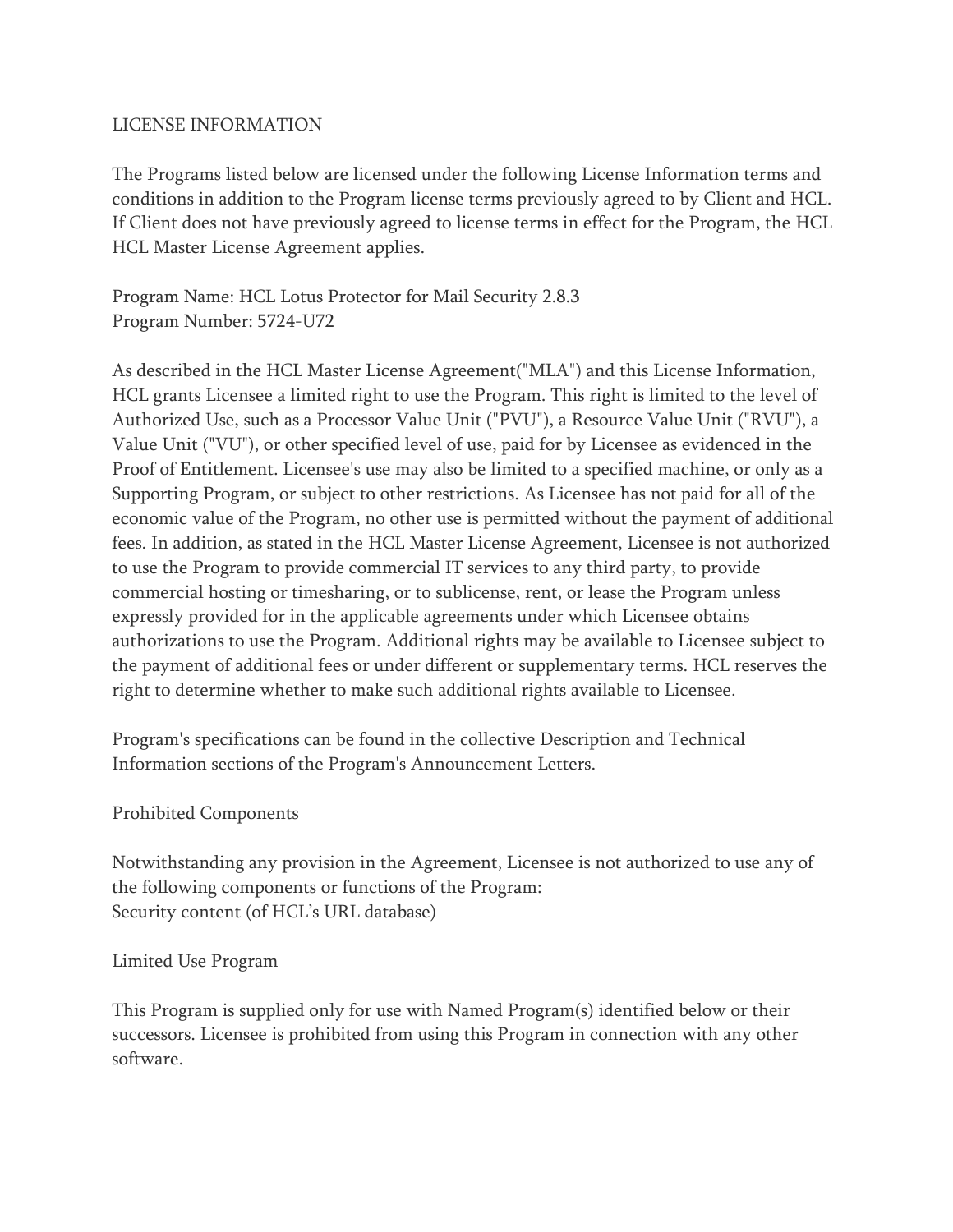Named Program(s): Security content

Separately Licensed Code

The provisions of this paragraph do not apply to the extent they are held to be invalid or unenforceable under the law that governs this license. Each of the components listed below is considered "Separately Licensed Code". HCL Separately Licensed Code is licensed to Licensee under the terms of the applicable third party license agreement(s) set forth in the NON\_HCL\_LICENSE file(s) that accompanies the Program. Notwithstanding any of the terms in the Agreement, or any other agreement Licensee may have with HCL, the terms of such third party license agreement(s) governs Licensee's use of all Separately Licensed Code unless otherwise noted below.

Future Program updates or fixes may contain additional Separately Licensed Code. Such additional Separately Licensed Code and related licenses are listed in another NON HCL LICENSE file that accompanies the Program update or fix. Licensee acknowledges that Licensee has read and agrees to the license agreements contained in the NON HCL LICENSE file(s). If Licensee does not agree to the terms of these third party license agreements, Licensee may not use the Separately Licensed Code.

For Programs acquired under the HCL Master License Agreement("MLA") and Licensee is the original licensee of the Program, if Licensee does not agree with the third party license agreements, Licensee may return the Program in accordance with the terms of, and within the specified time frames stated in, the "Money-back Guarantee" section of the MLA HCL Agreement.

Note: Notwithstanding any of the terms in the third party license agreement, the Agreement, or any other agreement Licensee may have with HCL:

(a) HCL provides this Separately Licensed Code to Licensee WITHOUT WARRANTIES OF ANY KIND;

(b) HCL DISCLAIMS ANY AND ALL EXPRESS AND IMPLIED WARRANTIES AND CONDITIONS INCLUDING, BUT NOT LIMITED TO, THE WARRANTY OF TITLE, NON-INFRINGEMENT OR INTERFERENCE AND THE IMPLIED WARRANTIES AND CONDITIONS OF MERCHANTABILITY AND FITNESS FOR A PARTICULAR PURPOSE, WITH RESPECT TO THE SEPARATELY LICENSED CODE;

(c) HCL is not liable to Licensee, and will not defend, indemnify, or hold Licensee harmless for any claims arising from or related to the Separately Licensed Code; and

(d) HCL is not liable for any direct, indirect, incidental, special, exemplary, punitive or consequential damages including, but not limited to, lost data, lost savings, and lost profits,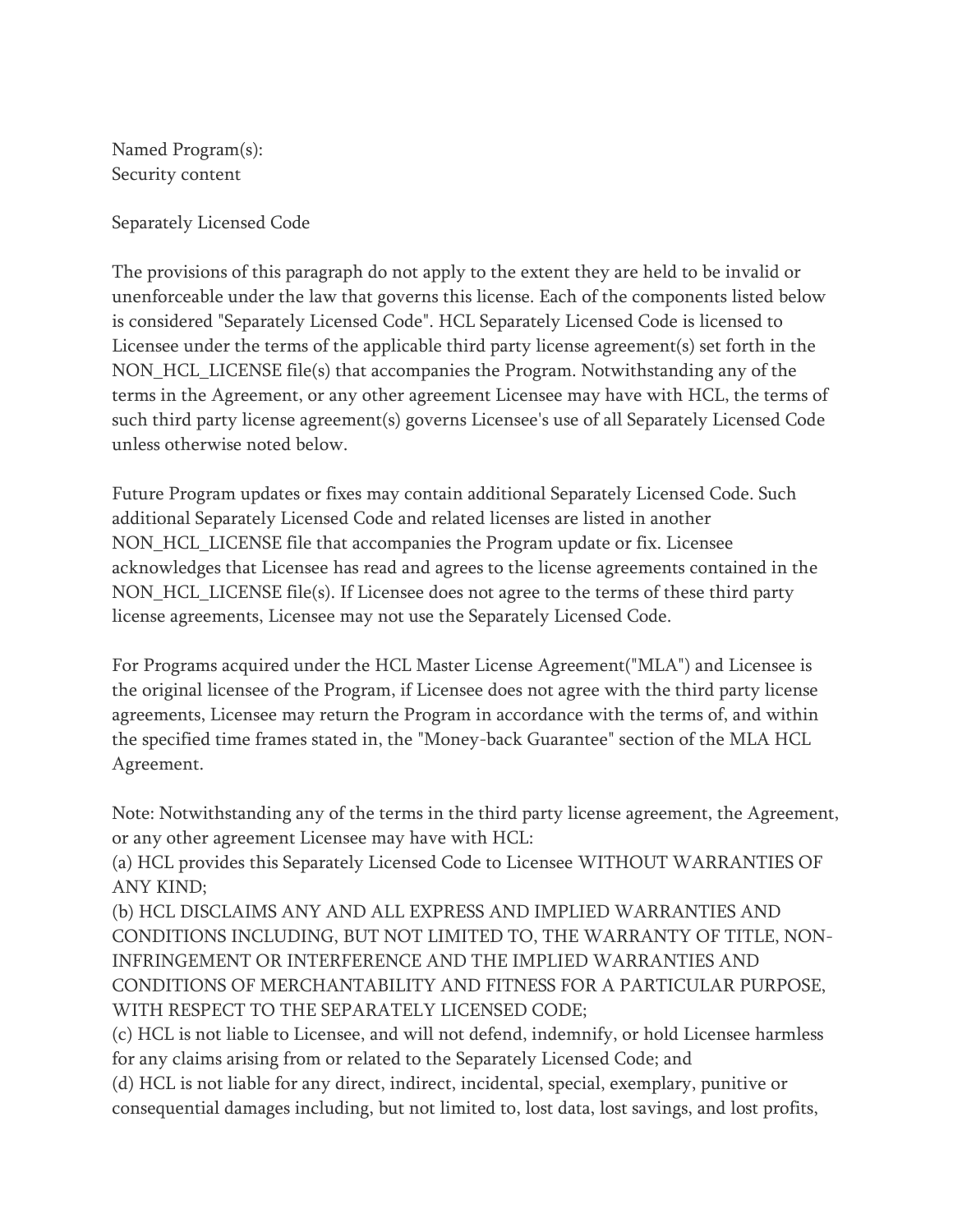with respect to the Separately Licensed Code.

Notwithstanding these exclusions, in Germany and Austria, HCL's warranty and liability for the Separately Licensed Code is governed only by the respective terms applicable for Germany and Austria in HCL license agreements.

Note: HCL may provide limited support for some Separately Licensed Code. If such support is available, the details and any additional terms related to such support will be set forth in the License Information document.

The following are Separately Licensed Code: SLES 11

Export and Import Restrictions

This Program may contain cryptography. Transfer to, or use by, users of the Program may be prohibited or subject to export or import laws, regulations or policies, including those of the United States Export Administration Regulations. Licensee assumes all responsibility for complying with all applicable laws, regulations, and policies regarding the export, import, or use of this Program, including but not limited to, U.S. restrictions on exports or reexports.

# Authorized User

Authorized User is a unit of measure by which the Program can be licensed. An Authorized User is a unique person who is given access to the Program. The Program may be installed on any number of computers or servers and each Authorized User may have simultaneous access to any number of instances of the Program at one time. Licensee must obtain separate, dedicated entitlements for each Authorized User given access to the Program in any manner directly or indirectly (for example: via a multiplexing program, device, or application server) through any means. An entitlement for an Authorized User is unique to that Authorized User and may not be shared, nor may it be reassigned other than for the permanent transfer of the Authorized User entitlement to another person.

# Processor Value Unit (PVU)

Processor Value Unit (PVU) is a unit of measure by which the Program can be licensed. The number of PVU entitlements required is based on the processor technology (defined within the PVU Table by Processor Vendor, Brand, Type and Model Number at http://www.HCL.com/software/lotus/passportadvantage/pvu\_licensing\_for\_customers.html) and the number of processors made available to the Program. HCL continues to define a processor, for the purpose of PVU-based licensing, to be each processor core on a chip. A